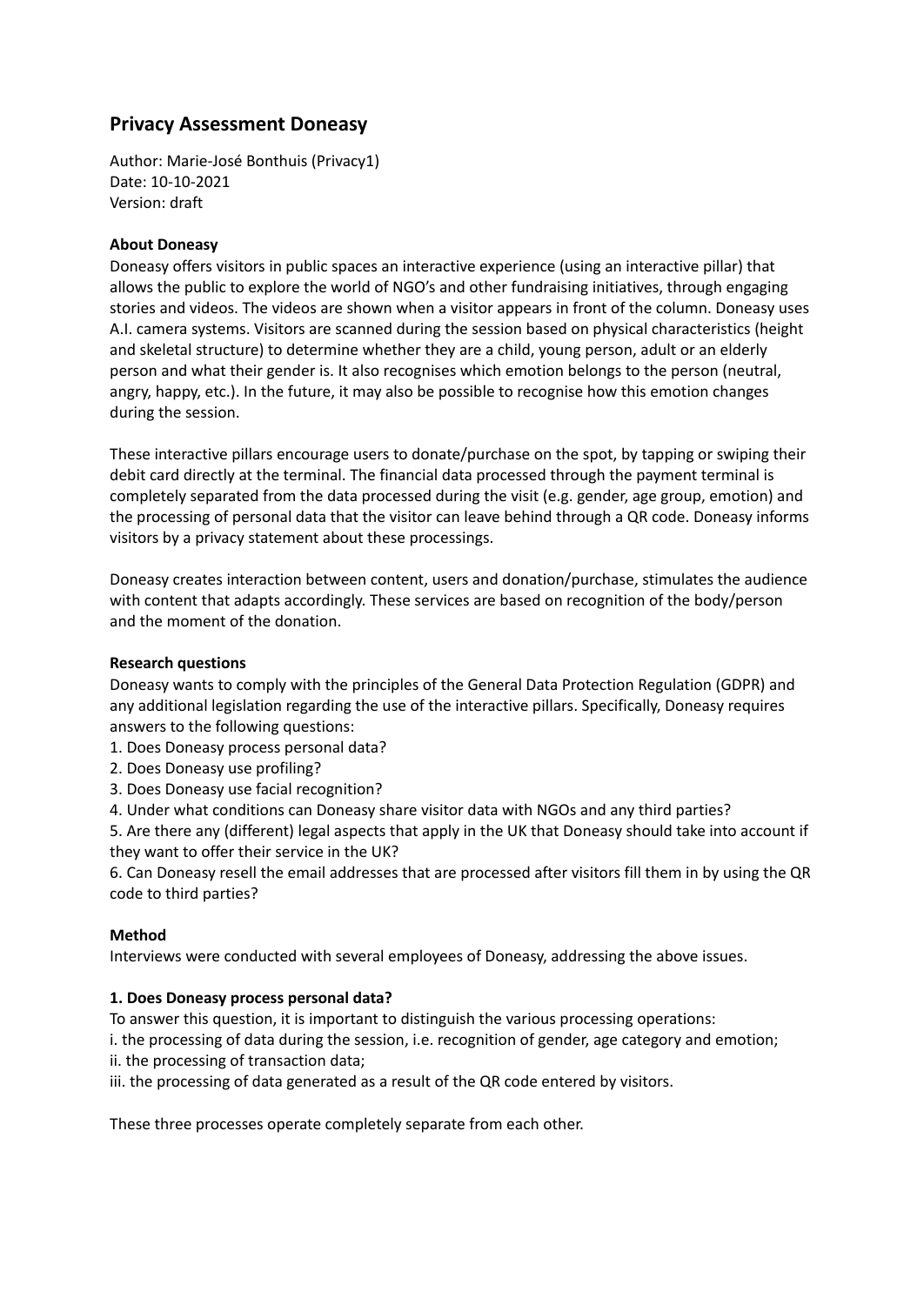#### *Session data*

Based on an existing algorithm, the software of the pillars can recognize a person by means of a camera/scanner and classify them into an age category (child, young person, adult or elderly). In addition, the software can recognize gender and emotions. The software also distinguishes active visitors from bystanders. It could be argued that this involves the processing of biometric data, which is designated as special personal data in the GDPR (article 9 GDPR) to which a stricter regime applies.

The "Guidelines on processing of personal data through video devices" state in recital 74:

"In order for it to be considered as processing of special categories of personal data (Article 9) it *requires that biometric data is processed "for the purpose of uniquely identifying a natural person".*

Recital 79 from the Guidelines says:

*"However, when the purpose of the processing is for example to distinguish one category of people from another but not to uniquely identify anyone the processing does not fall under Article 9."*

Doneasy therefore does not process special personal data for the purpose of uniquely identifying a person. After all, they classify individuals based on categories. Since the data (gender, age category) cannot be related to the payment data nor to the data entered through the QR code, this data cannot be direct of indirectly identified to a natural person in any way.

#### *Transaction data*

The transaction data is processed by Sepay in which Doneasy does not play a role. All transactions are created between the NGO and the visitor. Even if the transactions are created between the visitor and Doneasy , therefore Doneasy does not process any transaction data of the visitors and is not able to trace visitors with this data.

### *Visitor data (QR code)*

Through a QR code, visitors can choose to leave their data with Doneasy, to stay informed about collaborations with NGO's. For this question it is important in which role Doneasy operates, as a processor of the NGO or as a data controller. This depends on who determines the purpose and means of the processing and how this is communicated to the visitor. It is assumed that the purpose and means are determined by Doneasy. This will need to be transparent to visitors, for example by clearly stating the name and a QR code that refers to the privacy statement.

In addition, Doneasy, in the role of data controller, offers the most marketing opportunities.

### **2. Profiling**

If Doneasy displays certain content based on characteristics of a person this could be considered as profiling.

Article 4(4) GDPR defines profiling as follows:

*"any form of automated processing of personal data consisting of the use of personal data to evaluate certain personal aspects relating to a natural person, in particular to analyse or predict aspects concerning that natural person's performance at work, economic situation, health, personal preferences, interests, reliability, behaviour, location or movements".*

Profiling consists of three elements: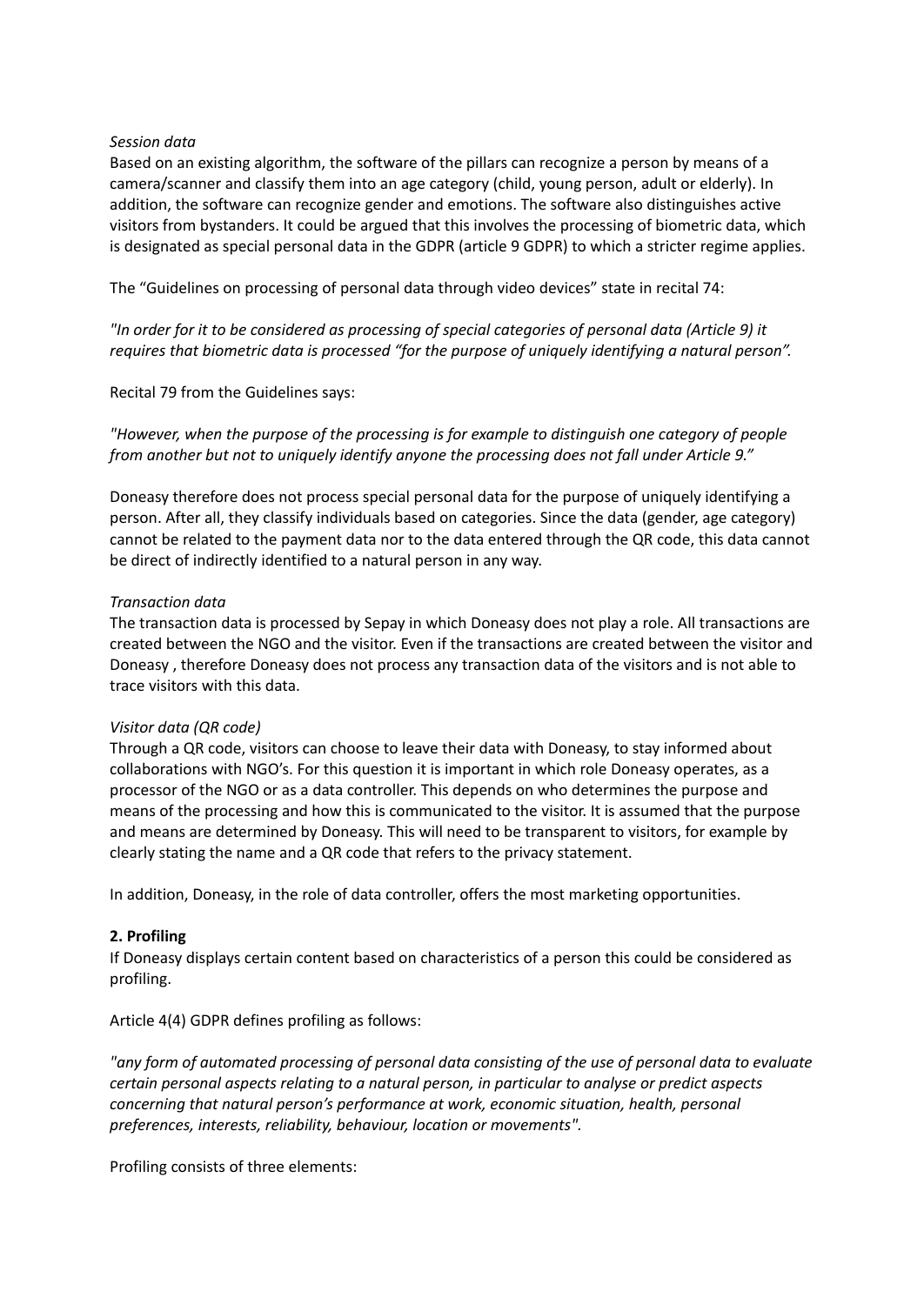i. it must be an automated form of processing;

- ii. It must involve personal data; and
- iii. the purpose of profiling must be to evaluate personal aspects relating to a natural person.

According to the Guidelines, profiling is a procedure that may involve a series of statistical inferences. Profiling is often used to make predictions about people by using data from different sources to assign characteristics to an individual based on the characteristics of others who are statistically similar. The GDPR defines profiling as "the automated processing of personal data for the purpose of evaluating personal aspects, in particular, in order to analyse or predict things about individuals." The use of the word "evaluate" suggests that profiling involves some kind of *assessment* about an individual. A simple classification of persons based on characteristics such as age, gender and height does not necessarily lead to profiling. That depends on the purpose of that classification. For example, a company may want to categorise its customers by age or gender for statistical purposes and produce a list of its customers without making predictions or drawing conclusions about a particular person. In this case, as well as in the case of Doneasy, the aim is not to evaluate individual characteristics and therefore there is no profiling involved.

#### **3. Face recognition vs. body detection**

It has been investigated whether the software that uses an algorithm (A.I.) can be considered as any kind of face recognition. This is important in order to assess whether Doneasy needs to take into account additional conditions.

Facial recognition is a method of discovering or verifying the identity of persons by means of their face. The face of a person is analysed and converted into templates. These templates are then stored. When the same person's face appears again, the system automatically recognises it. Based on this, for example access can be granted.

Face detection is literally detecting a face. The purpose of Doneasy is in no way to identify people, for instance by recognising them when they appear in front of a column for a second time. After all, the session data is not stored. Instead, only physical characteristics of persons are detected, with the aim of classifying them in a certain age category and thus displaying certain content. No templates are captured or stored in the process. Based on this definition, it can be concluded that Doneasy does not use facial recognition, but: *body detection*.

#### **4. Direct marketing with personal data**

Assuming that Doneasy is the data controller of the data collected by the visitors through the QR code, it will have to be assessed whether Doneasy has a legitimate interest in being able to use the data for direct marketing purposes. This processing must then be included in the privacy statement on the website and those involved must be given the opportunity to opt out (unsubscribe) in every communication.

If the processing of personal data is based on a legitimate interest of Doneasy, Doneasy should weigh up its own interest against the interest of the visitor's right to privacy. The existence of a preponderance in favour of Doneasy can be demonstrated more easily when a relationship already exists between Doneasy and the data subject. For example, sending direct marketing to an existing customer and sending advertising for related products may fall under the legitimate interest, but sending an e-mail to someone who has only liked a Doneasy social media page will not.

In the second case, when there is no existing customer relationship, Doneasy must ask the visitor for consent before sending the direct marketing. This consent should be free and specific. Doneasy should therefore clearly specify what the visitor is giving consent for. The recipient of the direct marketing must also be able to withdraw his consent easily. With an e-mail, offering the option to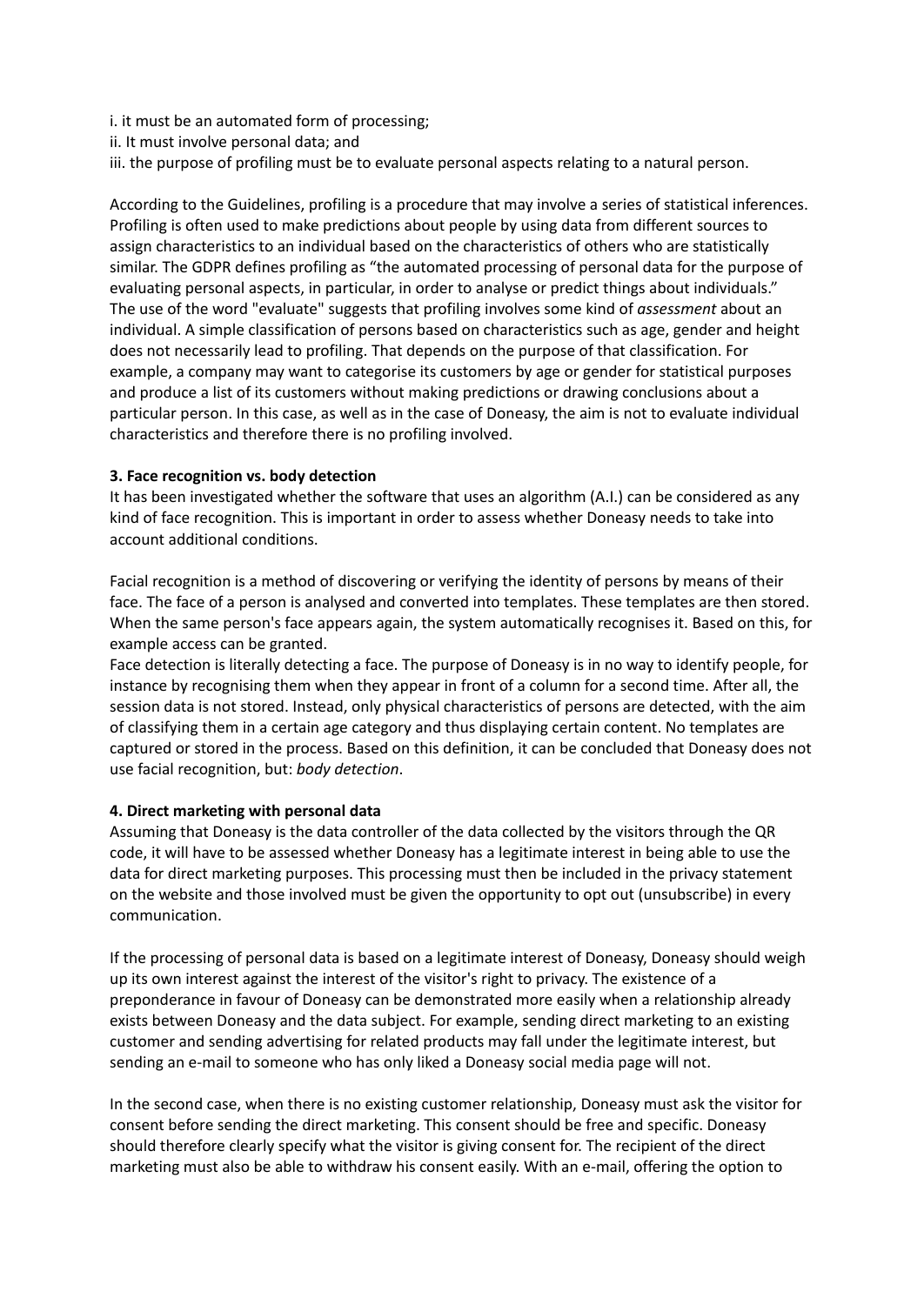withdraw consent is easy. For instance, every direct marketing e-mail should contain a link that offers the recipient the option to unsubscribe from the mailing in question.

NGO's may also have a legitimate interest if they are designated as a data controller. Sharing (reselling) personal data with third parties is only possible with the active consent of the data subject. This consent can be given on the website.

### **5. Conditions United Kingdom**

The provisions of the GDPR apply throughout Europe, the UK received an adequacy decision from the European Commission after the Brexit. This means that this country can be considered as having a comparable level of data protection. As far as direct marketing is concerned, the Dutch Telecom Act (Telecommunicatiewet) has been compared with a comparable law that applies in the U.K.

### **Use of electronic mail for direct marketing purposes**

## *22.—(1) This regulation applies to the transmission of unsolicited communications by means of electronic mail to individual subscribers.*

*(2) Except in the circumstances referred to in paragraph (3), a person shall neither transmit, nor instigate the transmission of, unsolicited communications for the purposes of direct marketing by means of electronic mail unless the recipient of the electronic mail has previously notified the sender* that he consents for the time being to such communications being sent by, or at the instigation of, the *sender.*

In the UK too, consent (opt-in) must therefore be given before direct marketing mail can be sent, unless the following exception for existing customers applies.

*(3) A person may send or instigate sending of electronic mail for the purpose of direct marketing where—*

(a) that a person has obtained the contact details of the recipient of that electronic mail in the course *of the sale or negotiations for the sale of a product or service to that recipient;*

*(b) direct marketing is in respect of that person's similar products and services only; and* (c) the recipient has been given a simple means of refusing (free of charge except for the costs of the transmission of the refusal) the use of his contact details for the purposes of such direct marketing, at the time that the details were initially collected, and, where he did not initially refuse the use of the *details, at the time of each subsequent communication.*

The exception for existing customers who are offered direct marketing relating to similar products or services - also applies in the UK (soft opt-in). In this case, existing customers are persons who, in the context of a selling a product or service or negotiations concerning that product or service, have provided their contact details to the sender of the marketing.

The recipient of the marketing does not have to have actually purchased something before a soft opt-in can be obtained. It is sufficient if negotiations for the sale of a product or service have taken place. This means that the recipient must have shown an active interest. This is the case, for instance, when a quotation is requested or when the potential customer asks for more details about a certain product or service. This is also different from the situation in the Netherlands. In the Netherlands, someone is only an existing customer if a product or service has been purchased by that person. There has to be a sales agreement or service agreement in which someone is or was obliged to supply something and the customer has to pay for it. The requirements to be regarded as an existing customer are therefore less strict in the UK than in the Netherlands.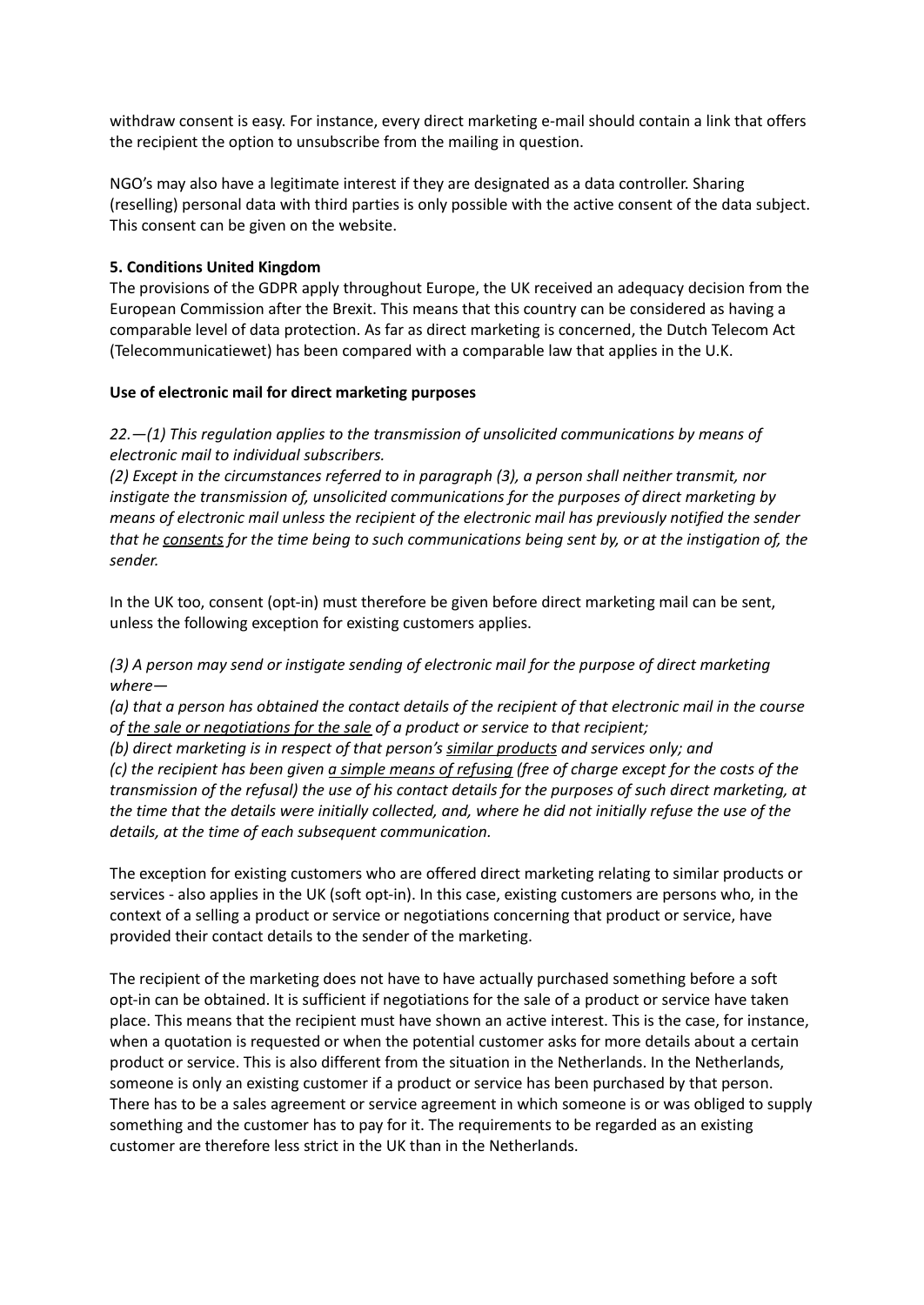The soft opt-in exception only applies to commercial marketing. Charities, political parties or other non-profit organisations cannot rely on the soft opt-in when sending marketing to existing customers. Such organisations therefore require prior consent for existing customers as well. In the Netherlands no distinction is made between idealistic, charitable and commercial purposes as far as the existing customer relationship is concerned. It is therefore important that Doneasy presents itself as a commercial organisation in the UK.

*23. A person shall neither transmit, nor instigate the transmission of, a communication for the purposes of direct marketing by means of electronic mail—*

*(a)where the identity of the person on whose behalf the communication has been sent has been disguised or concealed; or*

*(b)where a valid address to which the recipient of the communication may send a request that such communications cease has not been provided.*

The sender of the marketing must not conceal or disguise his identity and must provide a valid contact address so that the recipients of the marketing may unsubscribe or opt out.

### **6. Other points of interest**

### *Children's data*

Children (up to the age of 16) are a vulnerable group of society and are less aware of the risks, consequences and their rights in relation to the processing of their personal data. Organisations must therefore, according to the EDPB, take specific protection measures when processing personal data of children. This specific protection must especially apply to the use of children's personal data for marketing purposes. After all, children are easy to influence with personalised advertising. Because of their age and immaturity, children may not fully understand the reasons for such marketing and the consequences it may have for them.

Considering the above, the consent of the parents of the child concerned is required before direct marketing messages may be sent.

### *Transparency*

With regard to the use of a QR code by Doneasy, it is important that first the web address of the web page - to which one is being directed - is shown, before the link is automatically forwarded to the relevant web page. After all, one does not know what is behind it (think of phishing sites that also use these kinds of techniques). This is already shown in the QR code on most phones.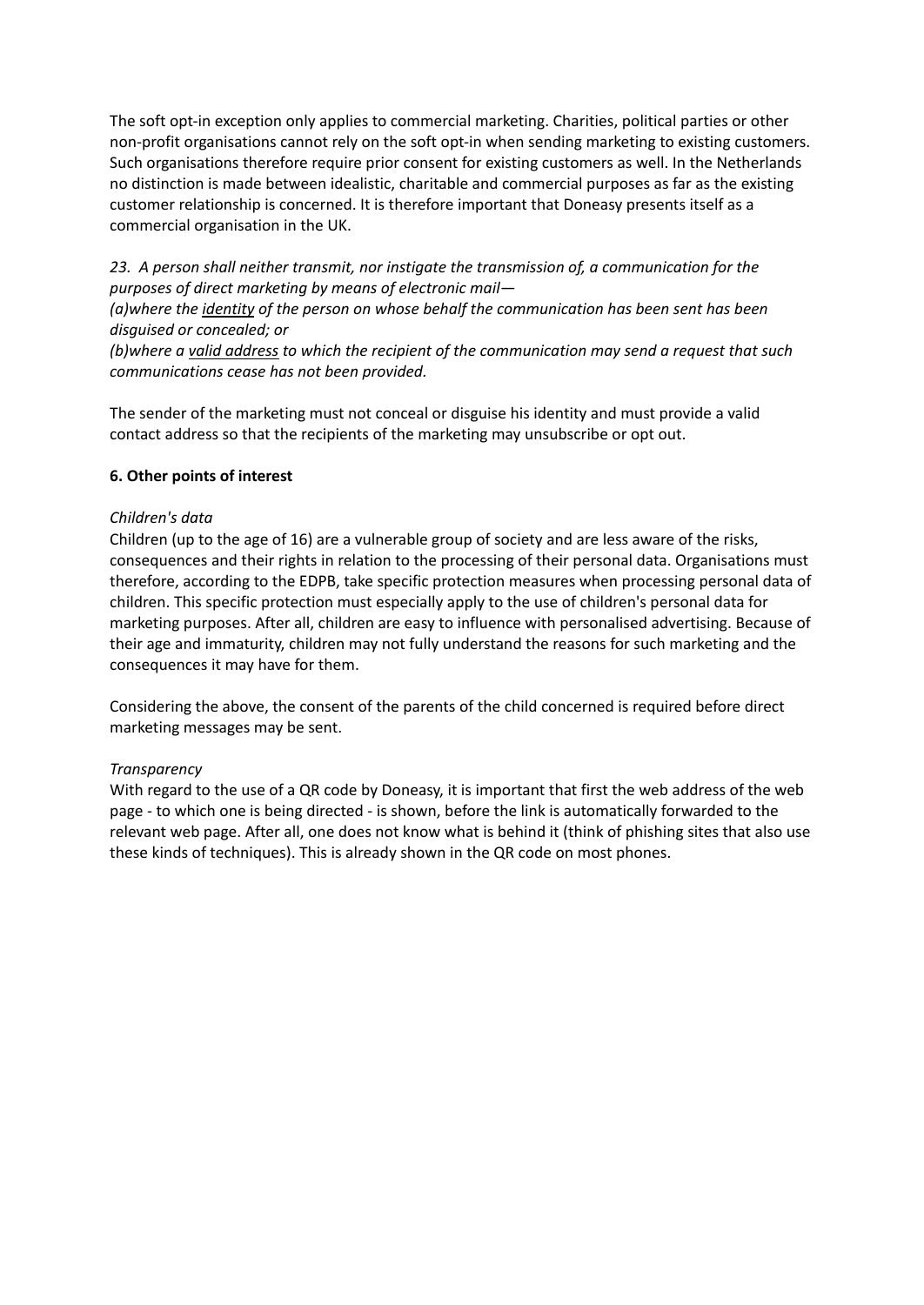## **Appendix Privacy statement**

Doneasy BV, located at Herengracht 136, 1015 BV, Amsterdam, is responsible for the processing of personal data as shown in this privacy statement.

Contact details: https://www.doneasy.com Herengracht 140, 1015 BW, Amsterdam +31619832720

## **Personal data that we process**

Doneasy processes your personal data because you make use of our services and/or because you provide us with this data yourself. Below you will find an overview of the personal data that we process:

- First and last name
- Telephone number
- E-mail address
- IP address

## **Special and/or sensitive personal data that we process**

Our website and/or service does not intend to collect data on website visitors who are under the age of 16. Unless they have permission from their parents or guardian. However, we cannot verify whether a visitor is over 16. We therefore recommend that parents be involved in the online activities of their children, in order to prevent data being collected on children without parental permission. If you are convinced that we have collected personal data on a minor without such consent, please contact us at info@doneasy.com and we will delete this information.

## **For what purpose and on which lawful basis we process personal data**

Doneasy processes your personal data for the following purposes:

- Sending you our newsletter and/or advertising folder
- To be able to call you or send you an e-mail if this is necessary to provide our services
- To inform you about changes to our services and products

Doneeasy BV processes your personal data on the following lawful bases:

● Legitimate interest: if we mail or call you for marketing purposes (only in the case of existing customers)